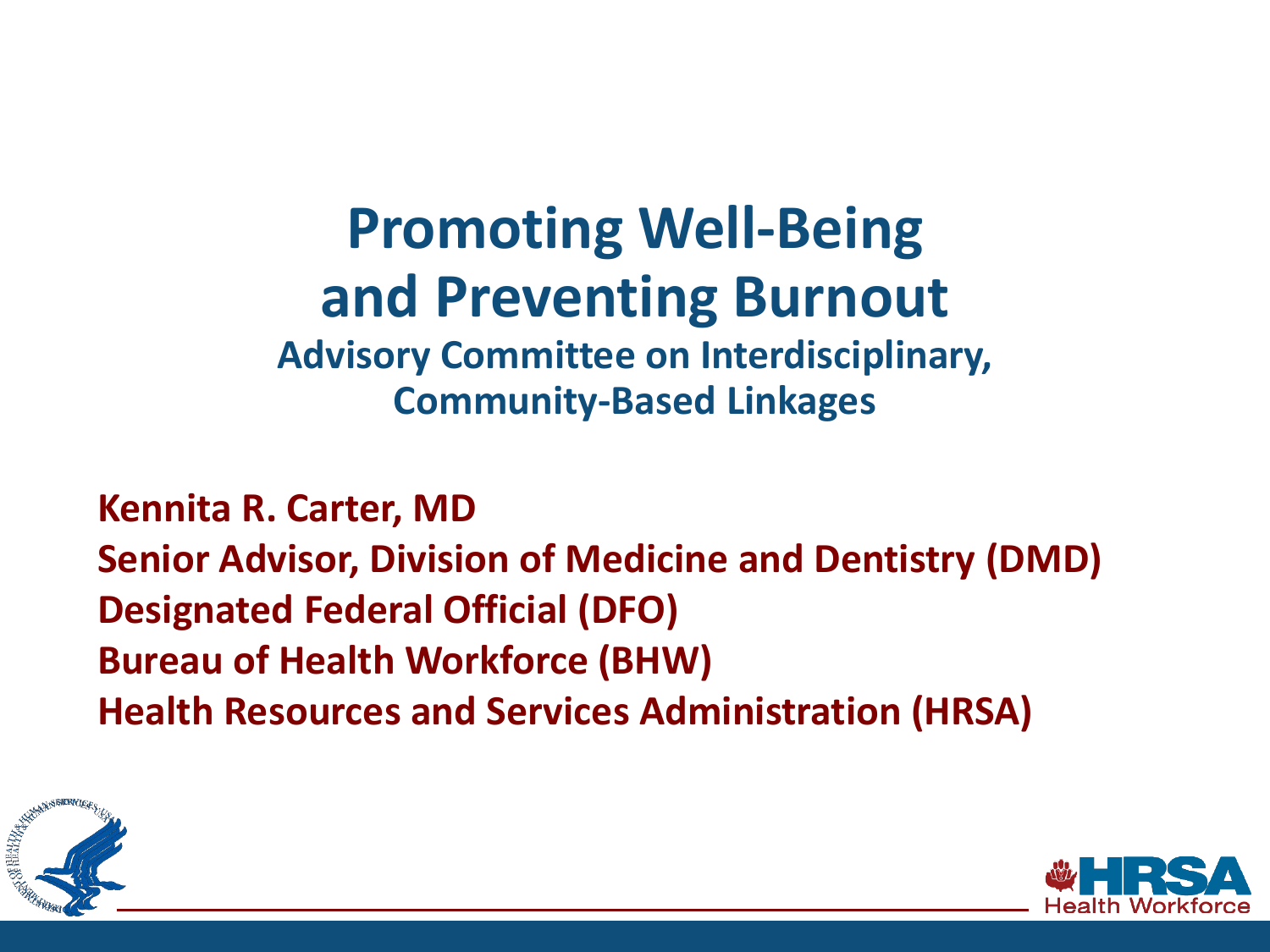### **Overview**

- Quadruple Aim
- Burnout



- Scope and Context Advisory Committee on Inter-disciplinary, Community-Based Linkages (ACICBL)
- Advisory Committee on Training in Primary Care Medicine and Dentistry Update (ACTPCMD)
- National Initiatives



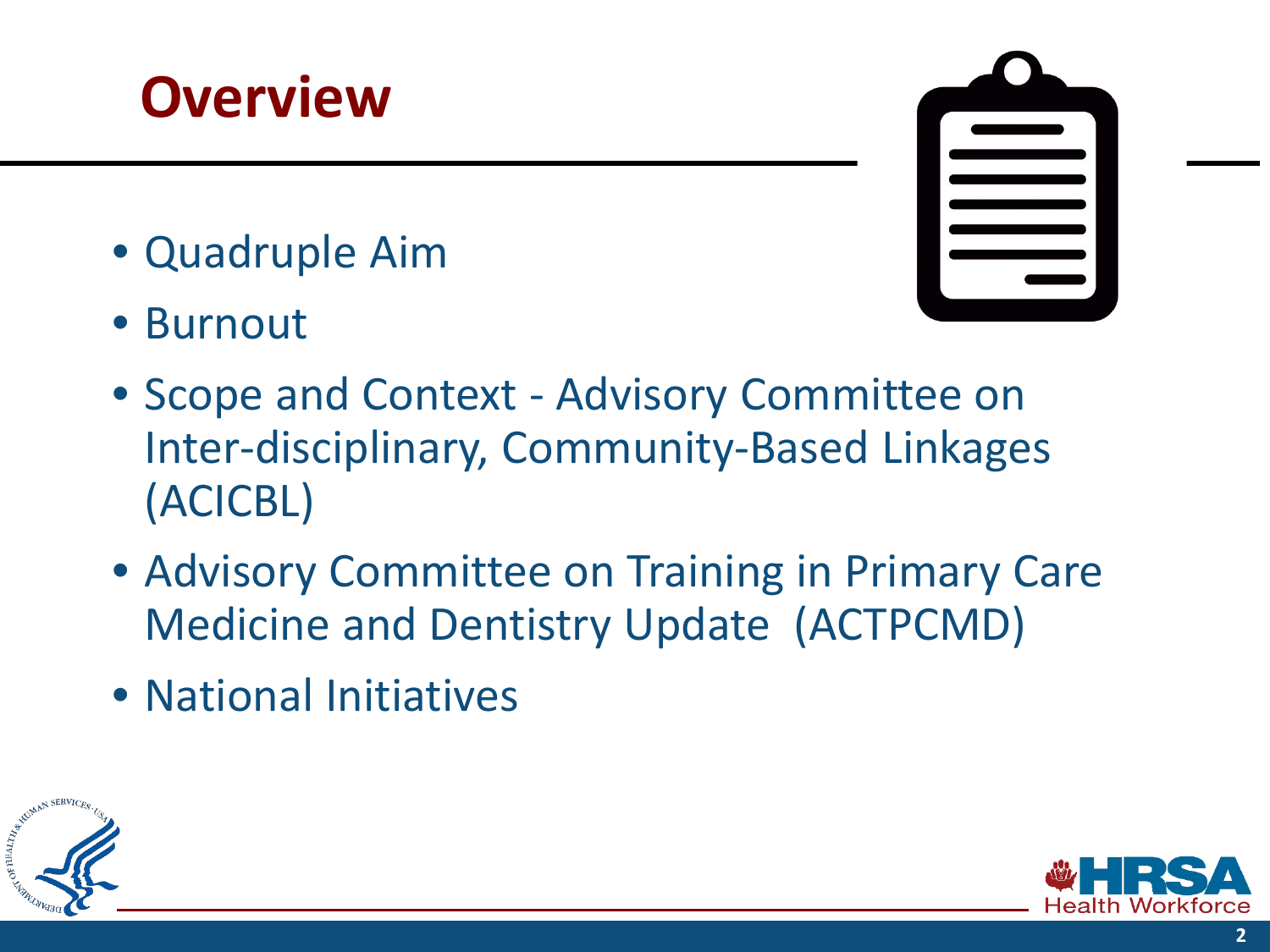# **Quadruple Aim**

- **1. Enhance patient experience**
- **2. Improve population health**
- **3. Reduce costs**
- **4. Improve work life of health care practitioners**

#### **REFLECTION**

From Triple to Quadruple Aim: Care of the Patient Requires Care of the Provider

Thomas Bodenheimer, MD<sup>®</sup> Christine Sinsky, MD<sup>2,3</sup>

<sup>1</sup>Center for Excellence in Primary Care, Department of Family and Community Medicine, University of California San Francisco, San Francisco, California

<sup>2</sup>Medical Associates Clinic and Health Plan. Dubuque, Iowa

<sup>3</sup>American Medical Association, Chicago, **Illinois** 

#### **ABSTRACT**

The Triple Aim-enhancing patient experience, improving population health, and reducing costs-is widely accepted as a compass to optimize health system performance. Yet physicians and other members of the health care workforce report widespread burnout and dissatisfaction. Burnout is associated with lower patient satisfaction, reduced health outcomes, and it may increase costs. Burnout thus imperils the Triple Aim. This article recommends that the Triple Aim be expanded to a Quadruple Aim, adding the goal of improving the work life of health care providers, including clinicians and staff.

Ann Fam Med 2014;12:573-576. doi: 10.1370/afm.1713.

Bodenheimer and Sinsky (2014) From Triple to Quadruple Aim: Care of the Patient Requires Care of the Provider. Ann Fam Med 12: 573-576.

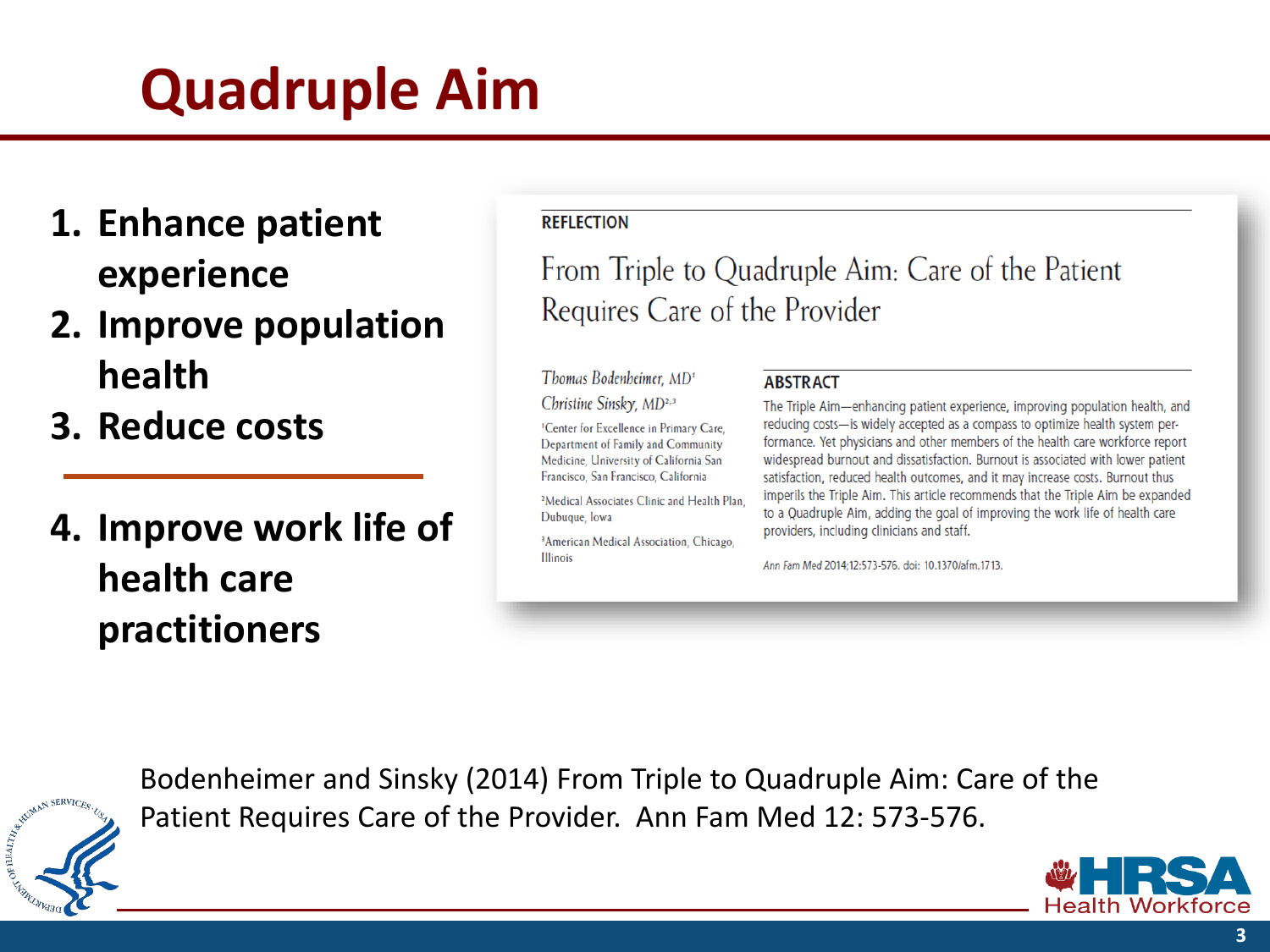## **From Burnout to Joy in Clinical Practice**

- **Vitality**
- **Meaning/Fulfillment**
- **High self-efficacy**



- **Exhaustion**
- **Cynicism**
- **Loss of self-efficacy**



Sinsky, CA et al. (2013) In Search of Joy in Practice: A Report of 23 High-Functioning Primary Care Practices. Ann Fam Med

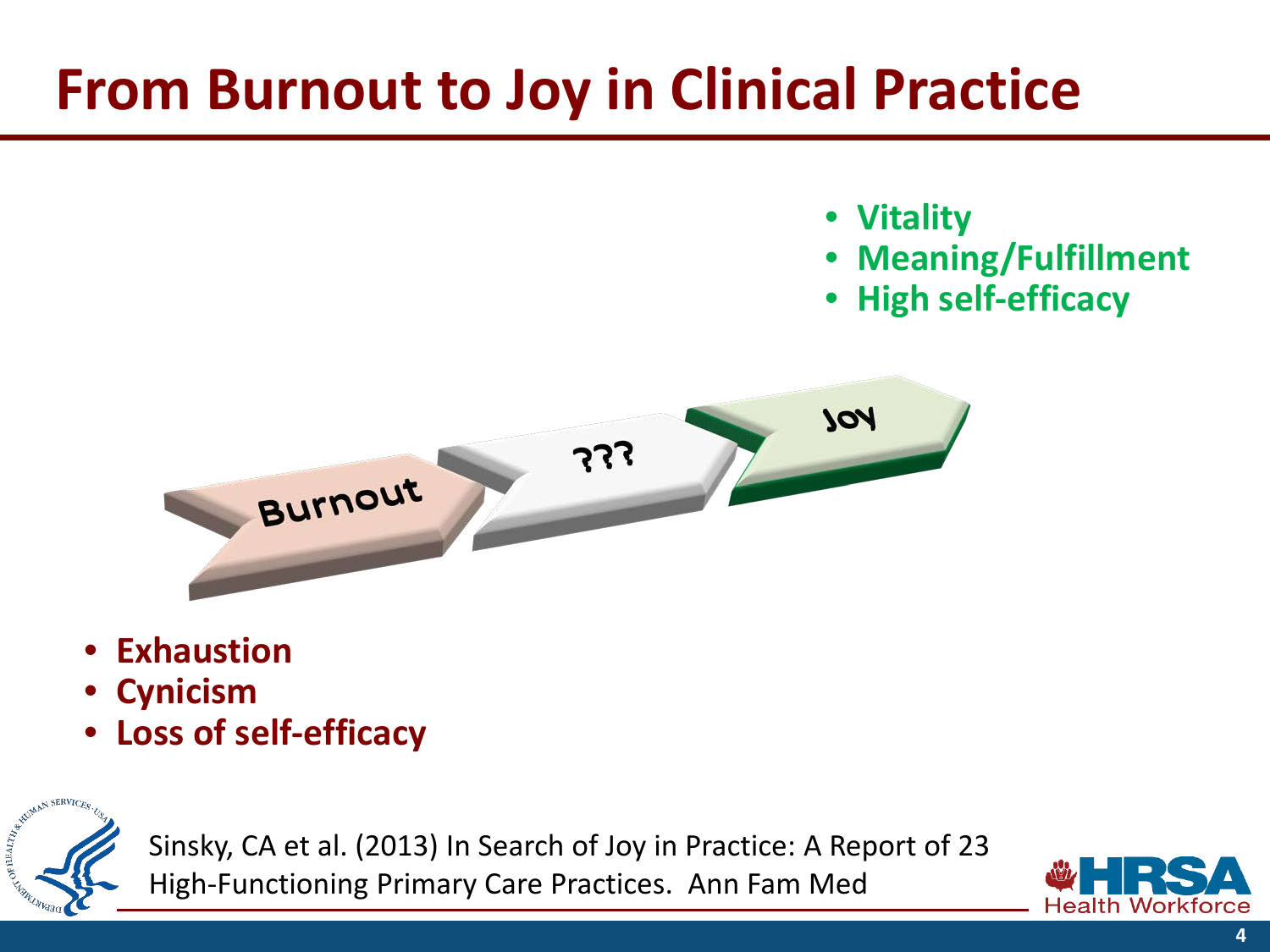#### **Scope and Context: ACICBL\***

- **Provides advice and recommendations to the Secretary and Congress**
- **Focuses on the following targeted program areas and/or disciplines**
	- 1. Area Health Education Centers
	- 2. Geriatrics
	- 3. Allied Health
	- 4. Chiropractic
	- 5. Podiatric Medicine
	- 6. Social Work
	- 7. Graduate Psychology
	- 8. Rural Health







ACICBL – Advisory Committee on Interdisciplinary, Community-Based Linkages

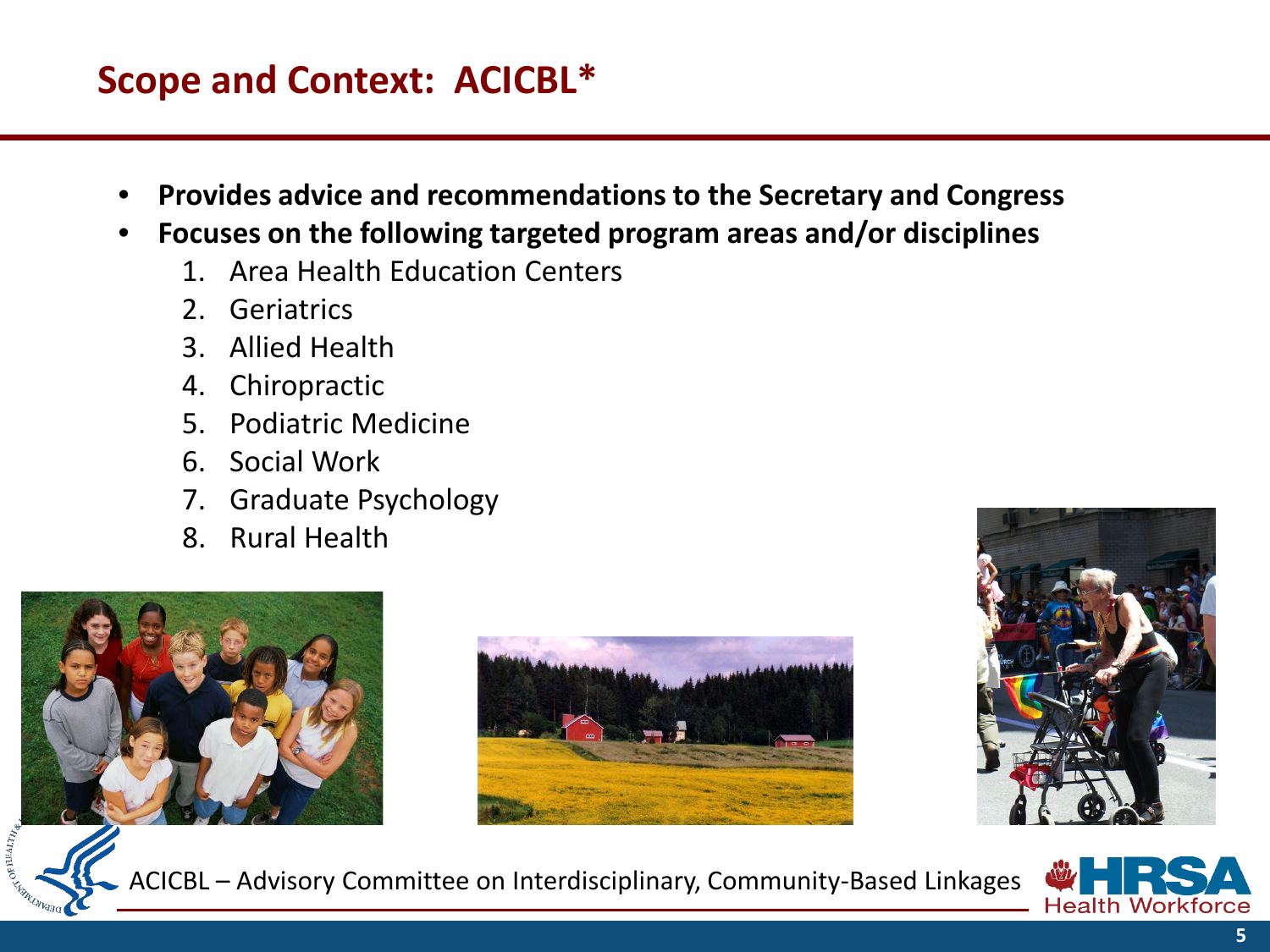### **Advisory Committee on Training in Primary Care Medicine and Dentistry**

- **Committee Charge**
- **Highlights of committee work (2017)**
	- **Clinical Trainee and Faculty Well-Being**
		- [Dr. Carol Bernstein: Physician Well-Being: Challenges and Opportunities](https://www.hrsa.gov/sites/default/files/hrsa/advisory-committees/primarycare-dentist/meetings/20170306-bernstein.pdf)
		- [Dr. Claudia Finkelstein: The Evolution of Burnout From An Individual To A](https://www.hrsa.gov/sites/default/files/hrsa/advisory-committees/primarycare-dentist/meetings/20170306-finkelstein.pdf)  Systems Perspective
		- [Dr. Larry McEvoy: Strategies for Building Resilience in Individuals, Teams,](https://www.hrsa.gov/sites/default/files/hrsa/advisory-committees/primarycare-dentist/meetings/20170306-mcevoy.pdf)  and Health Care Organizations
		- [Dr. Timothy Brigham: ACGME Focus on Physical Well-Being: Deepening](https://www.hrsa.gov/sites/default/files/hrsa/advisory-committees/primarycare-dentist/meetings/20170306-brigham.pdf)  our Commitment to Faculty, Learners, and Patients
		- Dr. Richard Valachovic A Systems Approach to Addressing Stress Within Health Professions Education
	- **Recommendations**



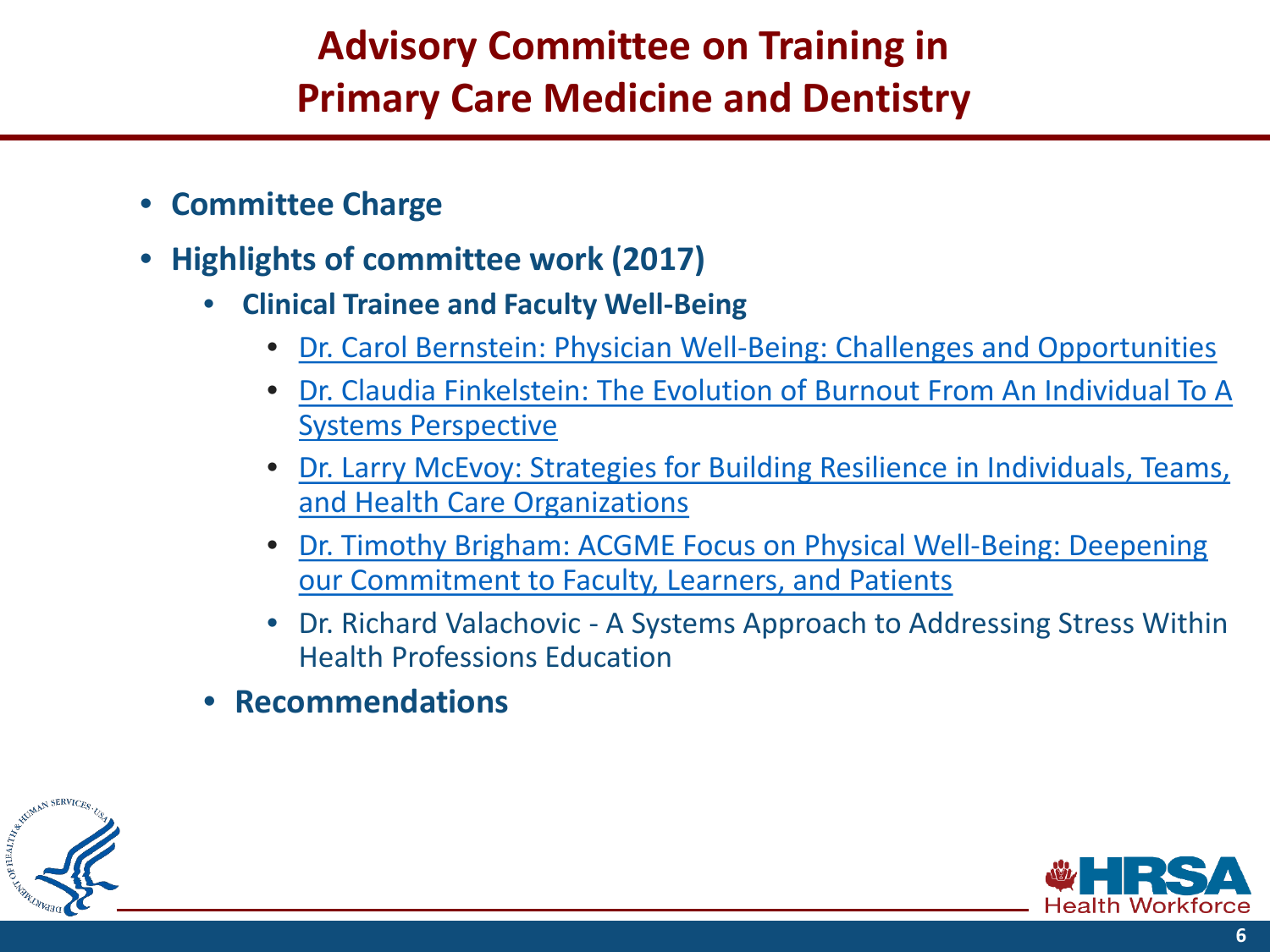## **National Initiatives**

#### • **National Academy of Sciences**

- Global Forum on Innovation in Health Professions Education
	- A Systems Approach to Alleviating Work-induced Stress and Improving [Health, Well-being, and Resilience of Health Professionals Within and](http://www.nationalacademies.org/hmd/Activities/Global/InnovationHealthProfEducation/2018-APR-26.aspx)  Beyond Education: A Workshop

National Academy of Medicine

- **Action Collaborative on Clinician Well-Being and Resilience:**  <https://nam.edu/initiatives/clinician-resilience-and-well-being/>
- **Alliance for Academic Internal Medicine**
	- Collaborative for Healing and Renewal in Medicine (CHARM) <http://www.im.org/page/charm>
- **Accreditation Council for Graduate Medical Education** 
	- [Physician Well-Being http://www.acgme.org/What-We-](http://www.acgme.org/What-We-Do/Initiatives/Physician-Well-Being)Do/Initiatives/Physician-Well-Being